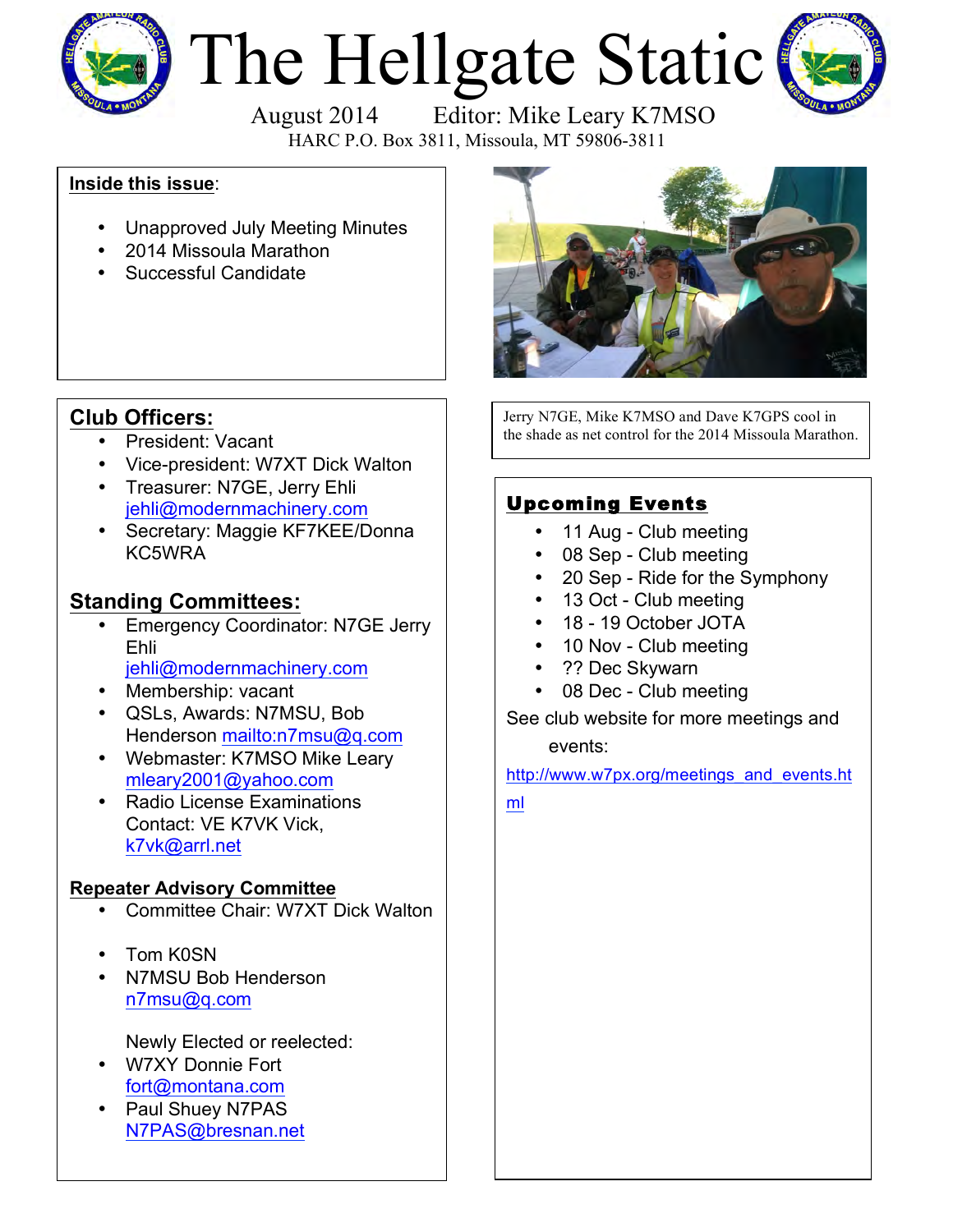#### **Hellgate Amateur Radio Club Minutes July 14 2014**

Lewis Ball NQ7D called the meeting to order. The following were in attendance:Lewis Ball NQ7D, Jerry Ehli N7GE, Donna Pecastaing KC5WRA, Bill Farrell W4YMA, Sandy Pond KF7GZR, Jerri Shuey N7JGS, Paul Shuey N7PAS, Rich Kingdon K7QNZ, Gary Watson N7DXT, Tom Hellem K0SN, Wayne Weber KE7BPU, Greg Lee NL7WB, Maggie Lough KF7KEE, Steve Flood KK7UV, Mike Leary K7MSO, Dean McCollum KJ6CQC, and Tyler, who just passed all 3 exams before this meeting.

Bill Farrell W4YMA moved approval of the minutes from June 9 2014. Paul Shuey N7PAS 2<sup>nd</sup>. Passed.

Jerry Ehli N7GE presented the Treasurer's Report as of June 30 2014. Maggie Lough KF7KEE moved to accept the Treasurer's Report. Greg Lee NL7WB 2<sup>nd</sup>. Passed.

Tom Hellem K0SN reported that over 1000 contacts were made on Field Day. We earned 4200 points, 500 more than in 2013, 80% were CW. There were 9-10 operators. Paul Shuey N7PAS was in charge of food. Modern Machinery provided the crane to put up the antenna.

The July  $4<sup>th</sup>$  W7PX Special Event at the Fort went well. They were busy and had a lot of fun.

Jerry Ehli N7GE reported on the Missoula Marathon. There were 5800 runners, 4361 on Sunday. Operators manned 13 stations (14 because one operator moved on to one farther along the course.) All were finished by 11:30.

Surplus club items sale and auction was not held because Eric Sedgwick NZ7S had an emergency and could not be at the meeting.

Net Control Operator Schedule: Jerri Shuey N7JGS 7/16, Paul Shuey N7PAS 7/23, Mike Leary K7MSO 7/30, Donna Pecastaing KC5WRA 8/6, Mike Leary K7MSO 8/13

Note: Radio Shack may be closing all stores

A beam antenna was donated to the club. Tom Hellem K0SN and Paul Shuey N7PAS repaired it with \$60 of supplies. Gary Watson N7DXT moved to reimburse Tom for the parts. Wayne Weber KE7BPU  $2^{nd}$ . Passed Paul is storing it.

The Club needs to make a decision about the 146.80 repeater on the Blanchard site. Bill and Angie Hickman purchased the site and have billed the Club for \$247.20 due last June. Paul Shuey N7PAS moved to pay the bill until we can move the repeater. Maggie Lough KF7KEE  $2^{nd}$ . Passed.

Lewis Ball NQ7D announced his resignation as President due to health issues.

A sign-up sheet went around for the Grand Fondo on September 20.

Meeting adjourned.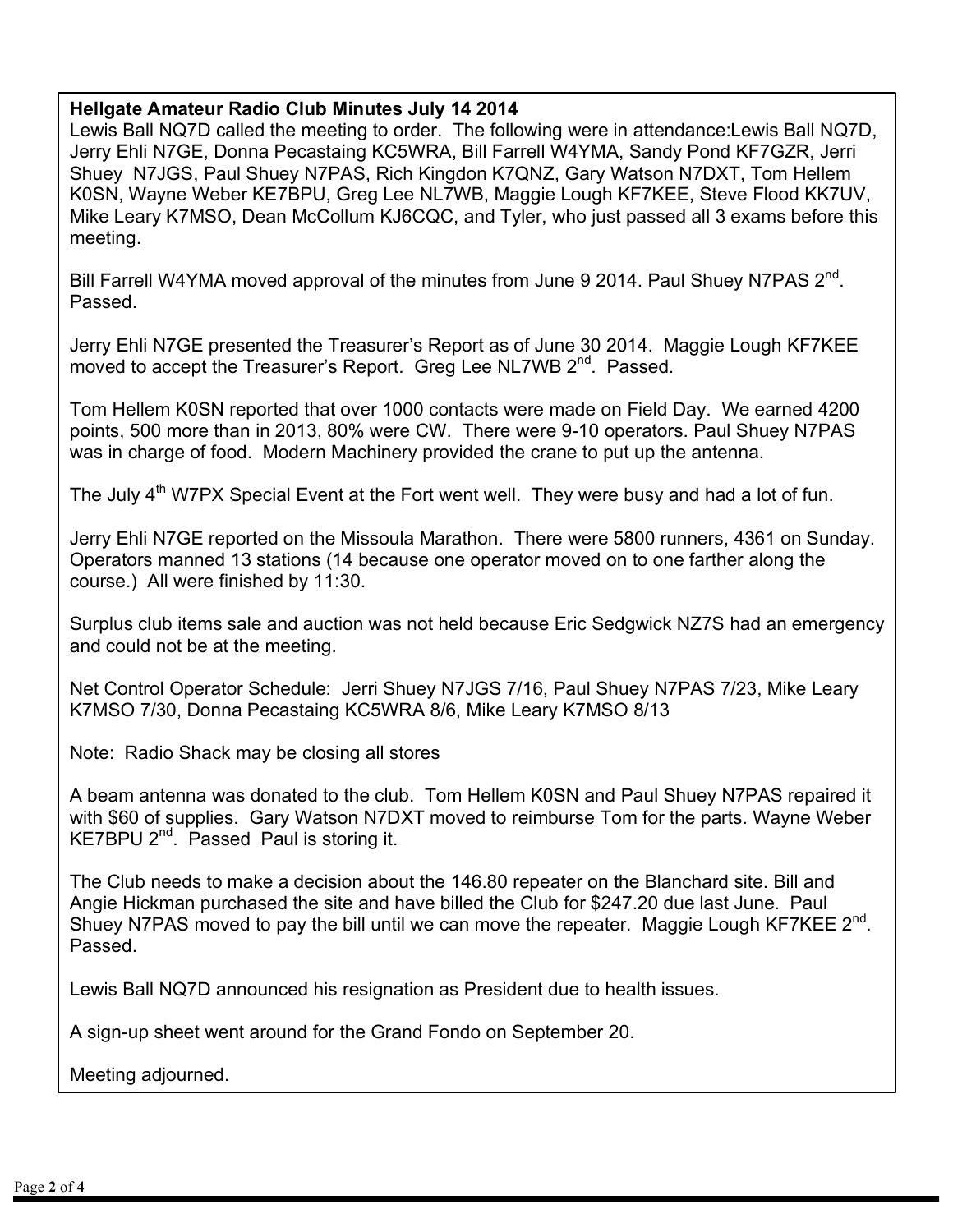# **2014 Missoula Marathon**

Once again in the early morning hours of 13 July, 2014 14 HARC volunteers navigated around closed roads to their assigned stations, setup net control in Caras Park and conducted radio checks just before 5,800 runners surged onto the streets for the 6 am start of the Missoula Marathon. The 147.00 MHz repeater was primary for net control and secondary was 146.90 MHz. Those radio operators who were stationed out along the race course did an excellent job of keeping net control advised of the lead runners for both the full and half marathons.

Bill W4YMA found his assigned location and checked into the net with his battery/solar powered mobile transceiver and home-brew yagi antenna. He was sitting in his chair enjoying life and the sunrise when all of a sudden the nearby lawn sprinklers opened up on him, dousing him and his equipment in a cold-water shower on a chilly morning. Despite this setback Bill continued feeding net control information on the lead runners as they passed by his location.

At net control Jerry N7GE, Mike K7MSO and Dave K7GPS received the reports from the field and relayed the information to Eric NZ7S who was near the race officials at the finish line in front of the Wilma Theater.

The net concluded operations by 11:30 a.m. and then the team met at Pizza Hut to discuss our participation in the event, enjoy some good pizza and enjoy some camaraderie. Special thanks go to the following volunteers: Eric NZ7S, Dick W7XT, Wayne KE7BPU, Bill W4YMA, Chris KE7MH, Keith K7MEA, Rich K7QNZ, Bob N7MSU, Jerry K7IMZ, Lewis NQ7D, Dave K7GPS, Mike K7MSO and Jerry N7GE.



Jerry N7GE and Dave K7GPS at net controlBill W4YMA's equipment was soaked.